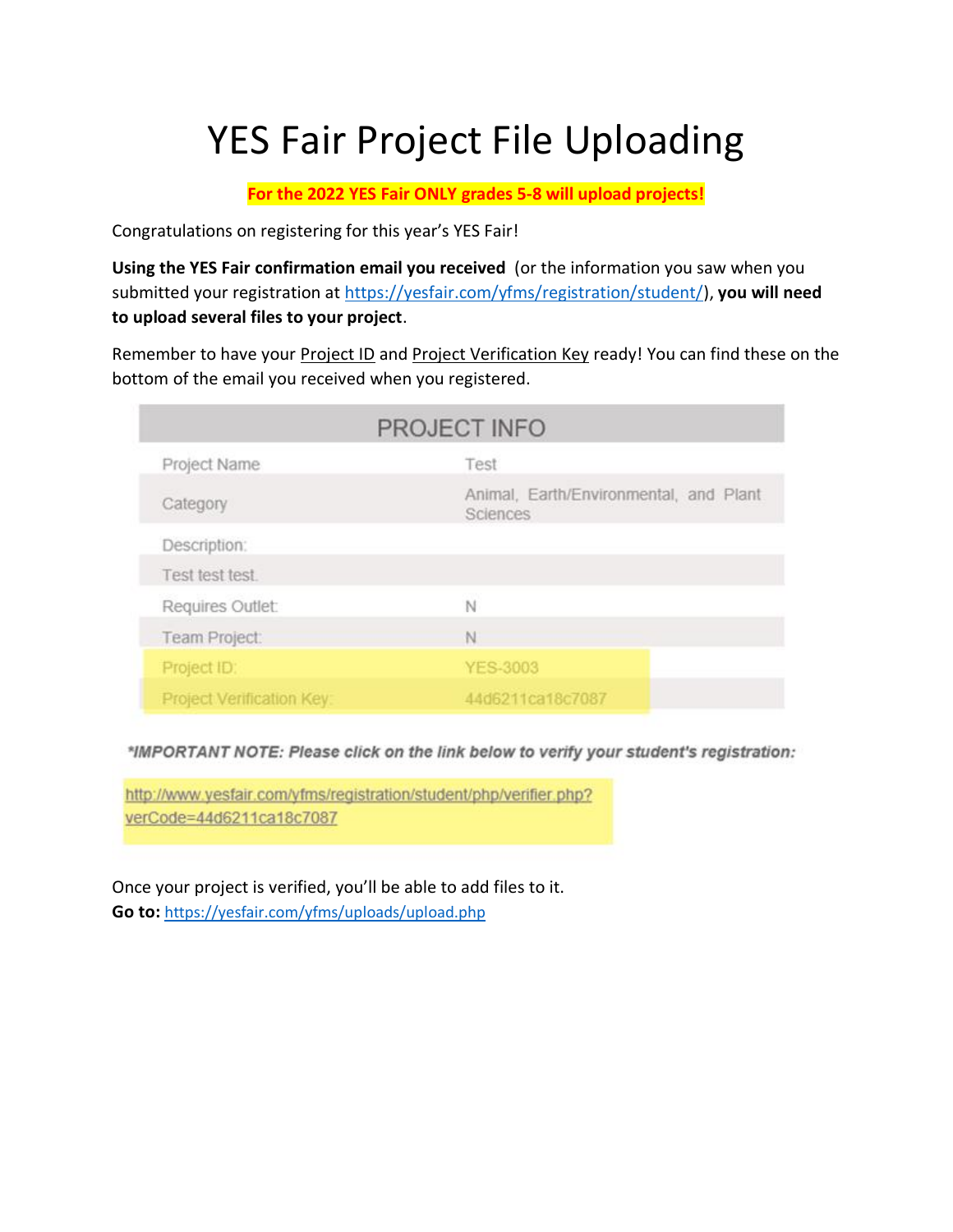## **X** YES Fair Upload Wizard

| Q YES Fair Project ID                                                            |                                                                   |  | <b>Q</b> & Verification Code                                                           |  |  |
|----------------------------------------------------------------------------------|-------------------------------------------------------------------|--|----------------------------------------------------------------------------------------|--|--|
| The YES Fair Project ID was provided in your<br>registration confirmation email. |                                                                   |  | The project verification code was provided in your<br>registration confirmation email. |  |  |
|                                                                                  | For your security, please enter the CAPTCHA code in the box below |  |                                                                                        |  |  |
| * CAPTCHA code is case sensitivel                                                |                                                                   |  |                                                                                        |  |  |
|                                                                                  |                                                                   |  |                                                                                        |  |  |
|                                                                                  |                                                                   |  |                                                                                        |  |  |
| 10EWDZ                                                                           | <b>Enter CAPTCHA</b>                                              |  |                                                                                        |  |  |

## **X** YES Fair Upload Wizard

ш

Step 1: Please enter your YES Fair Project ID and Verification Code to start. These values are required to verify your identity.

| Q YES-3000                                                                       | of ff411abdf15ae44f                                                                    |
|----------------------------------------------------------------------------------|----------------------------------------------------------------------------------------|
| The YES Fair Project ID was provided in your<br>registration confirmation email. | The project verification code was provided in your<br>registration confirmation email. |
|                                                                                  |                                                                                        |
| For your security, please enter the CAPTCHA code in the box below                |                                                                                        |
| * CAPTCHA code is case sensitive!                                                |                                                                                        |
| 46QNHB<br>46QNHB                                                                 |                                                                                        |
|                                                                                  |                                                                                        |
|                                                                                  |                                                                                        |
|                                                                                  |                                                                                        |
| Validate<br><b>Start Over</b><br>Reset                                           |                                                                                        |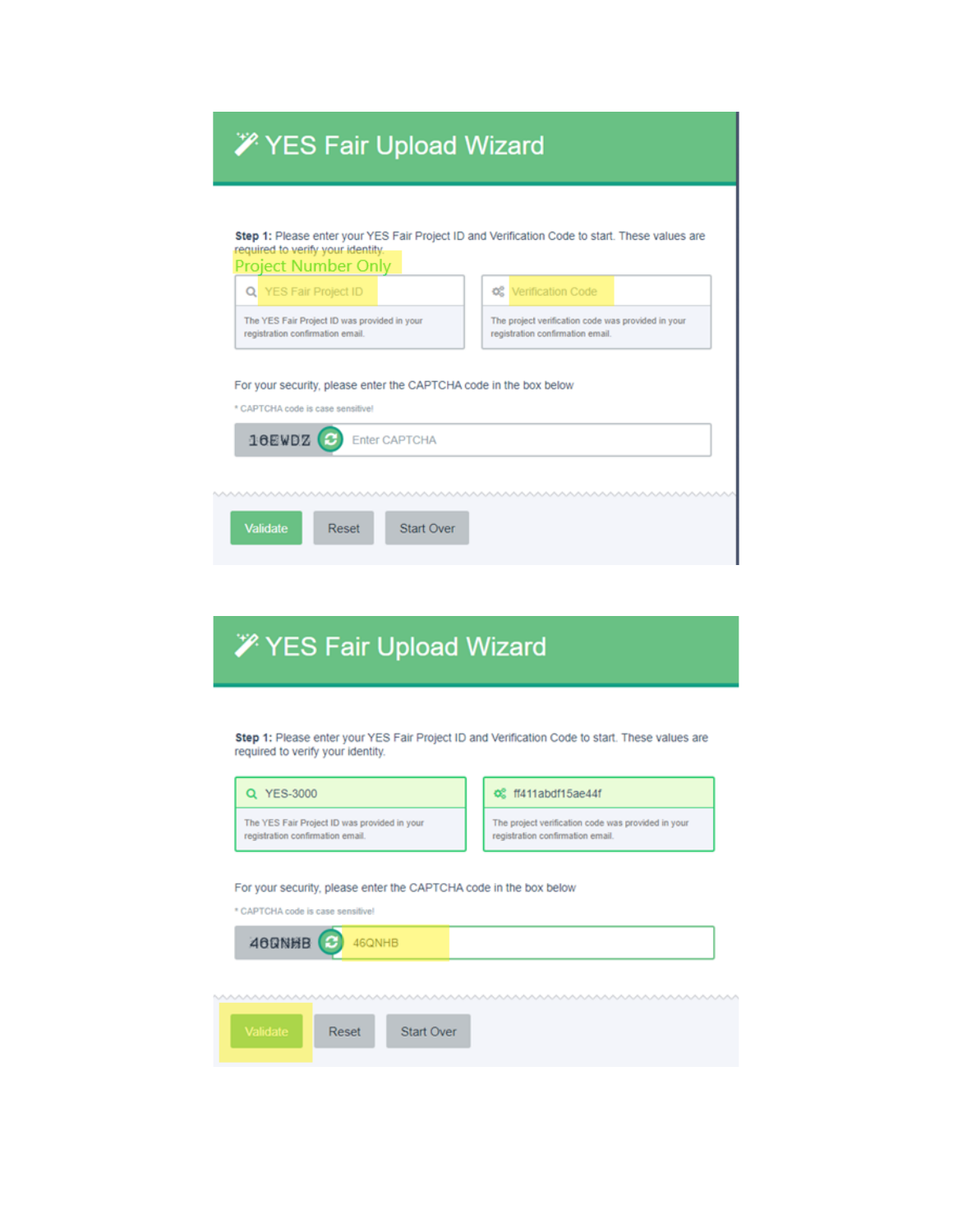Just type in the Project ID and Project Verification Code and click validate. You will see your project name and project number. Click your project number. For this project, I would click YES-3000.

| Project ID | Project Name             | Verification Code                                                                                             |
|------------|--------------------------|---------------------------------------------------------------------------------------------------------------|
| YES-3000   | Vaping Effects on Plants | ff411abdf15ae44f                                                                                              |
|            |                          | NOTE: Your YES Fair Project has been validated. Click the Project ID Link above to begin file upload process. |
|            |                          |                                                                                                               |
|            |                          |                                                                                                               |

Once you click your project, you will see a box for uploading your project files.

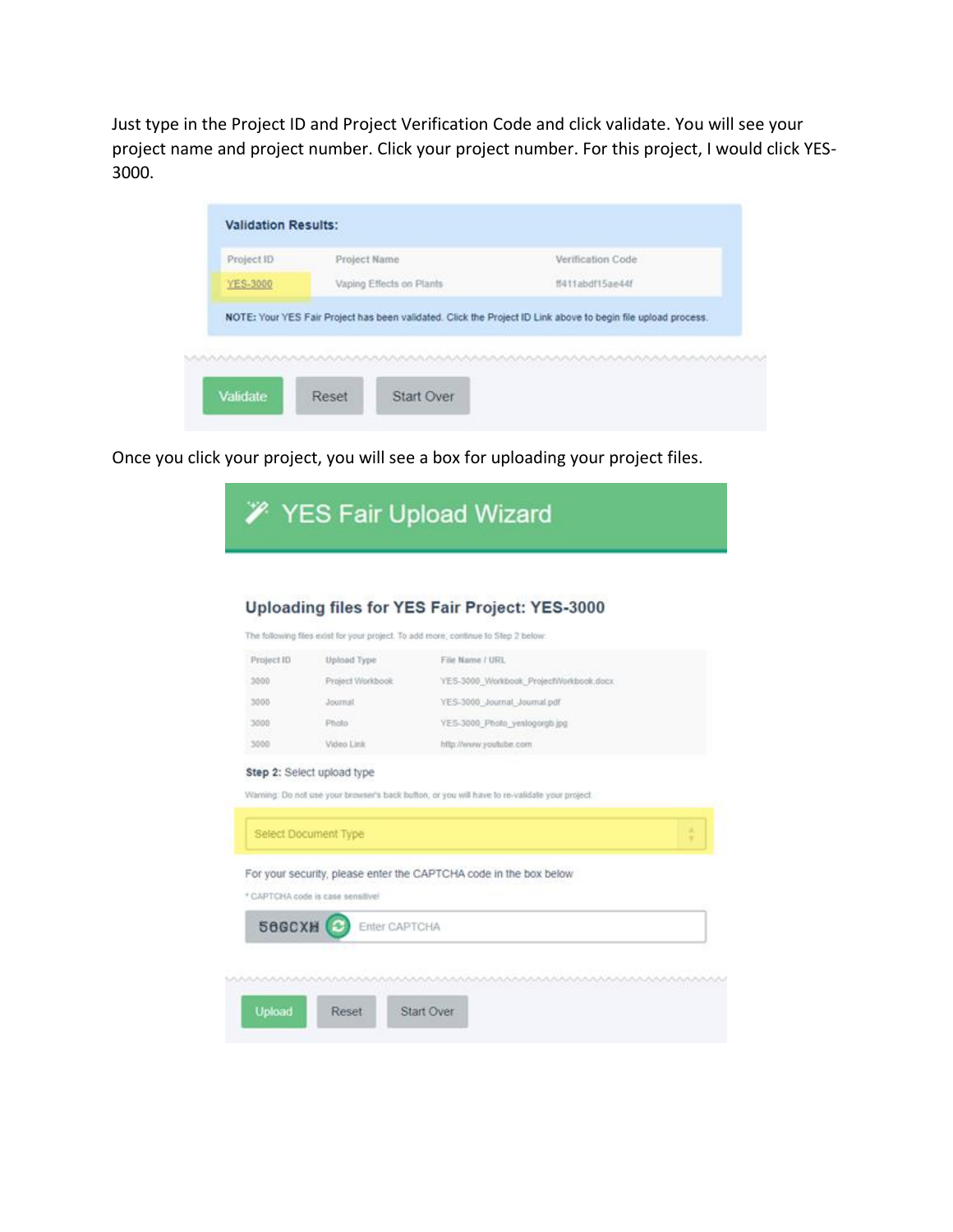**UPLOADING**: There will be several upload types you can choose from: Project Workbook, Photo, Journal, Video, or Video Link. You'll have to upload separately for each document, so make sure you title your files clearly so you select the right one for each upload.

**IMPORTANT: Remember to double check your documents and make sure you're uploading the right one!** If you upload the wrong one, let the YES Fair know [\(yesfair@ssvec.com\)](mailto:yesfair@ssvec.com) and we will get back to you.

From the dropdown menu, select the type of document you want to upload.

| Select Document Type |  |  |  |  |
|----------------------|--|--|--|--|
| Select Document Type |  |  |  |  |
| Project Workbook     |  |  |  |  |
| Journal<br>Photo     |  |  |  |  |
| Video File           |  |  |  |  |
| Video Link           |  |  |  |  |
|                      |  |  |  |  |
|                      |  |  |  |  |
|                      |  |  |  |  |

Select "choose file" to attach the file you want, enter the CAPTCHA code, and hit upload for each document.

| Allowed file formats: docx, doc, pdf, ppt, pptx, jpg, jpeg, png, tif, tiff, bmp, gif, mp4, mov, wmv, avi - 10MB MAX<br>For your security, please enter the CAPTCHA code in the box below<br>* CAPTCHA code is case sensitivel<br>54RMWT<br><b>Enter CAPTCHA</b> |  |
|-----------------------------------------------------------------------------------------------------------------------------------------------------------------------------------------------------------------------------------------------------------------|--|
|                                                                                                                                                                                                                                                                 |  |
|                                                                                                                                                                                                                                                                 |  |
|                                                                                                                                                                                                                                                                 |  |
|                                                                                                                                                                                                                                                                 |  |
|                                                                                                                                                                                                                                                                 |  |
|                                                                                                                                                                                                                                                                 |  |
|                                                                                                                                                                                                                                                                 |  |